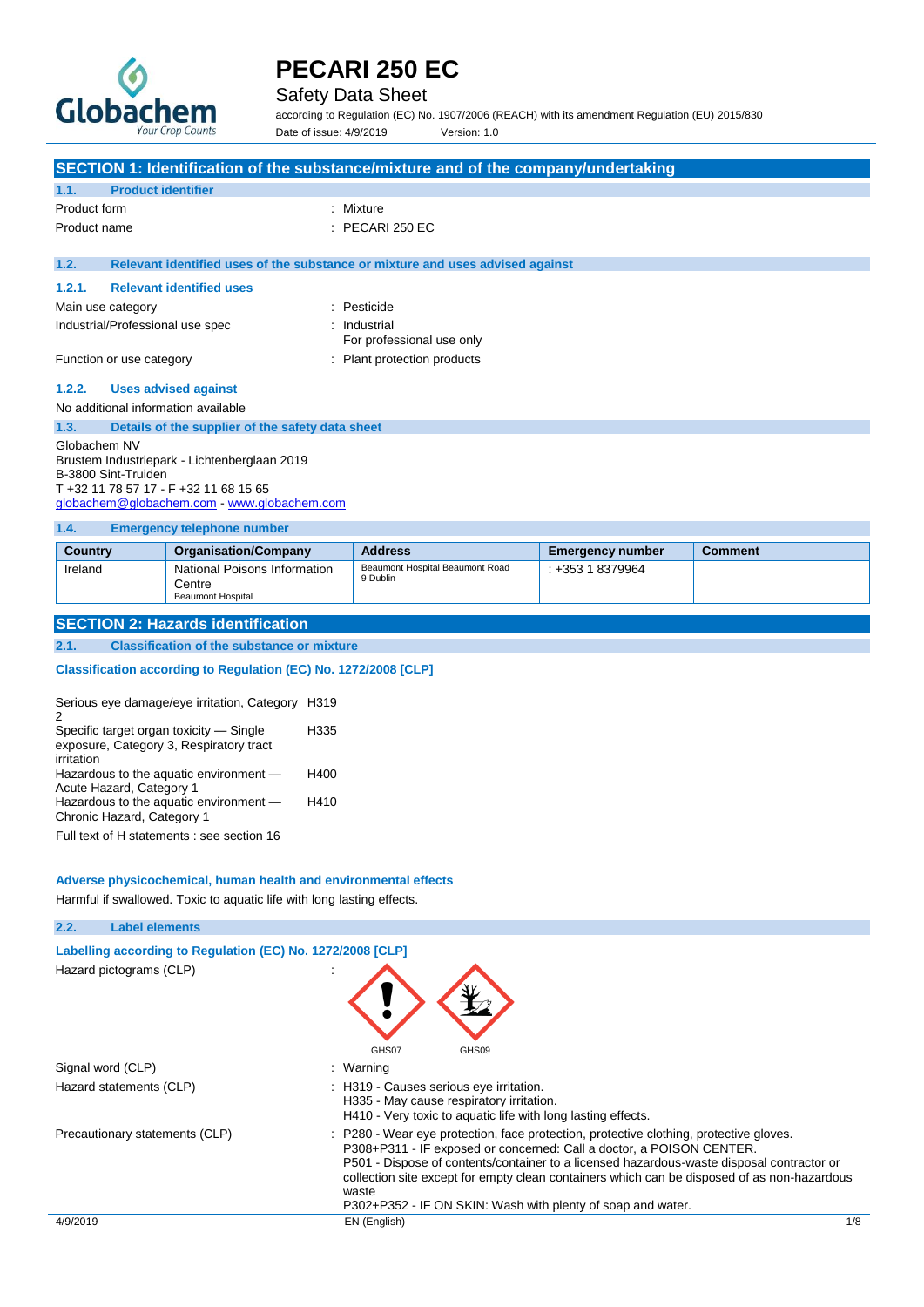## Safety Data Sheet

according to Regulation (EC) No. 1907/2006 (REACH) with its amendment Regulation (EU) 2015/830

|                | P305+P351+P338 - IF IN EYES: Rinse cautiously with water for several minutes. Remove<br>contact lenses, if present and easy to do. Continue rinsing.                                                                                                             |
|----------------|------------------------------------------------------------------------------------------------------------------------------------------------------------------------------------------------------------------------------------------------------------------|
| EUH-statements | : EUH401 - To avoid risks to human health and the environment, comply with the instructions for<br>use.<br>EUH208 - Contains 1,2-benszisothiazole-3(2H)-one. May produce an allergic reaction.<br>EUH066 - Repeated exposure may cause skin dryness or cracking. |

## **2.3. Other hazards**

No additional information available

| <b>SECTION 3: Composition/information on ingredients</b> |                   |  |
|----------------------------------------------------------|-------------------|--|
|                                                          | <b>Substances</b> |  |
| Not applicable                                           |                   |  |
|                                                          | <b>Mixtures</b>   |  |

| <b>Name</b>     | <b>Product identifier</b> | Conc.<br>(% w/w) | <b>Classification according to</b><br><b>Requlation (EC) No.</b><br>1272/2008 [CLP] |
|-----------------|---------------------------|------------------|-------------------------------------------------------------------------------------|
| Prothioconazole | (CAS-No.) 178928-70-6     | 25               | Repr. 2, H361d<br>Aquatic Acute 1, H400<br>Aquatic Chronic 1, H410                  |

Full text of H-statements: see section 16

|                 | <b>SECTION 4: First aid measures</b>                                |                                                                                                                                                              |
|-----------------|---------------------------------------------------------------------|--------------------------------------------------------------------------------------------------------------------------------------------------------------|
| 4.1.            | <b>Description of first aid measures</b>                            |                                                                                                                                                              |
|                 | First-aid measures general                                          | Call a poison center or a doctor if you feel unwell.                                                                                                         |
|                 | First-aid measures after inhalation                                 | Remove person to fresh air and keep comfortable for breathing.                                                                                               |
|                 | First-aid measures after skin contact                               | Wash skin with plenty of water.                                                                                                                              |
|                 | First-aid measures after eye contact                                | Rinse eyes with water as a precaution.                                                                                                                       |
|                 | First-aid measures after ingestion                                  | Rinse mouth. Call a poison center or a doctor if you feel unwell.                                                                                            |
| 4.2.            | Most important symptoms and effects, both acute and delayed         |                                                                                                                                                              |
|                 | No additional information available                                 |                                                                                                                                                              |
| 4.3.            |                                                                     | Indication of any immediate medical attention and special treatment needed                                                                                   |
|                 | Treat symptomatically.                                              |                                                                                                                                                              |
|                 | <b>SECTION 5: Firefighting measures</b>                             |                                                                                                                                                              |
| 5.1.            | <b>Extinguishing media</b>                                          |                                                                                                                                                              |
|                 | Suitable extinguishing media                                        | : Water spray. Dry powder. Foam. Carbon dioxide.                                                                                                             |
| 5.2.            | Special hazards arising from the substance or mixture               |                                                                                                                                                              |
| fire            | Hazardous decomposition products in case of                         | : Toxic fumes may be released.                                                                                                                               |
| 5.3.            | <b>Advice for firefighters</b>                                      |                                                                                                                                                              |
|                 | Protection during firefighting                                      | Do not attempt to take action without suitable protective equipment. Self-contained breathing<br>apparatus. Complete protective clothing.                    |
|                 | <b>SECTION 6: Accidental release measures</b>                       |                                                                                                                                                              |
| 6.1.            | Personal precautions, protective equipment and emergency procedures |                                                                                                                                                              |
| 6.1.1.          | For non-emergency personnel                                         |                                                                                                                                                              |
|                 | <b>Emergency procedures</b>                                         | : Ventilate spillage area.                                                                                                                                   |
| 6.1.2.          | For emergency responders                                            |                                                                                                                                                              |
|                 | Protective equipment                                                | Do not attempt to take action without suitable protective equipment. For further information<br>refer to section 8: "Exposure controls/personal protection". |
| 6.2.            | <b>Environmental precautions</b>                                    |                                                                                                                                                              |
|                 | Avoid release to the environment.                                   |                                                                                                                                                              |
| 6.3.            | Methods and material for containment and cleaning up                |                                                                                                                                                              |
| For containment |                                                                     | Collect spillage.                                                                                                                                            |
|                 | Methods for cleaning up                                             | Take up liquid spill into absorbent material.                                                                                                                |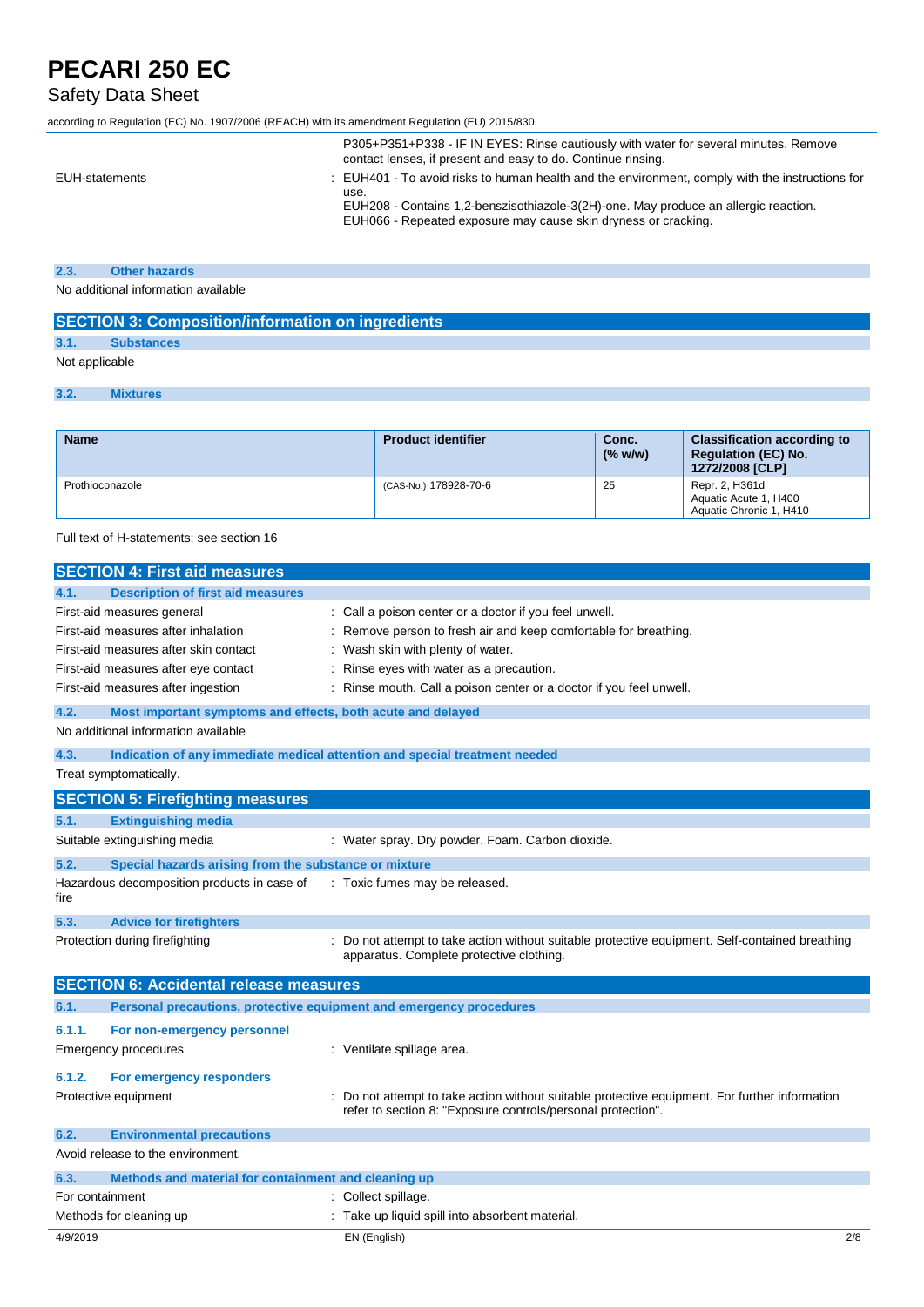## Safety Data Sheet

according to Regulation (EC) No. 1907/2006 (REACH) with its amendment Regulation (EU) 2015/830

| Other information                                                    | : Dispose of materials or solid residues at an authorized site.                                      |
|----------------------------------------------------------------------|------------------------------------------------------------------------------------------------------|
| <b>Reference to other sections</b><br>6.4.                           |                                                                                                      |
| For further information refer to section 13.                         |                                                                                                      |
| <b>SECTION 7: Handling and storage</b>                               |                                                                                                      |
| <b>Precautions for safe handling</b><br>7.1.                         |                                                                                                      |
| Precautions for safe handling                                        | Ensure good ventilation of the work station. Wear personal protective equipment.                     |
| Hygiene measures                                                     | Do not eat, drink or smoke when using this product. Always wash hands after handling the<br>product. |
| 7.2.<br>Conditions for safe storage, including any incompatibilities |                                                                                                      |
| Storage conditions                                                   | : Store in a well-ventilated place. Keep cool.                                                       |
| <b>Specific end use(s)</b><br>7.3.                                   |                                                                                                      |
| No additional information available                                  |                                                                                                      |
| <b>SECTION 8: Exposure controls/personal protection</b>              |                                                                                                      |
| <b>Control parameters</b><br>8.1.                                    |                                                                                                      |
| No additional information available                                  |                                                                                                      |
|                                                                      |                                                                                                      |
| 8.2.<br><b>Exposure controls</b>                                     |                                                                                                      |
| Appropriate engineering controls:                                    |                                                                                                      |
| Ensure good ventilation of the work station.                         |                                                                                                      |
| Hand protection:                                                     |                                                                                                      |
| Protective gloves                                                    |                                                                                                      |

### **Eye protection:**

Safety glasses

### **Skin and body protection:**

Wear suitable protective clothing

### **Respiratory protection:**

In case of insufficient ventilation, wear suitable respiratory equipment

#### **Environmental exposure controls:**

Avoid release to the environment.

| <b>SECTION 9: Physical and chemical properties</b> |  |  |
|----------------------------------------------------|--|--|

| Information on basic physical and chemical properties<br>9.1. |                     |
|---------------------------------------------------------------|---------------------|
| Physical state                                                | $:$ Liquid          |
| Colour                                                        | : No data available |
| Odour                                                         | $: a$ romatic.      |
| Odour threshold                                               | : No data available |
| рH                                                            | : No data available |
| pH solution                                                   | $: 5 - 61\%$        |
| Relative evaporation rate (butylacetate=1)                    | : No data available |
| Melting point                                                 | : Not applicable    |
| Freezing point                                                | : No data available |
| Boiling point                                                 | : No data available |
| Flash point                                                   | : $>100 °C$         |
| Auto-ignition temperature                                     | : No data available |
| Decomposition temperature                                     | : No data available |
| Flammability (solid, gas)                                     | : Not applicable    |
| Vapour pressure                                               | : No data available |
| Relative vapour density at 20 °C                              | : No data available |
| Relative density                                              | : No data available |
| Density                                                       | : 1.02 $q/cm^3$     |
| Solubility                                                    | : No data available |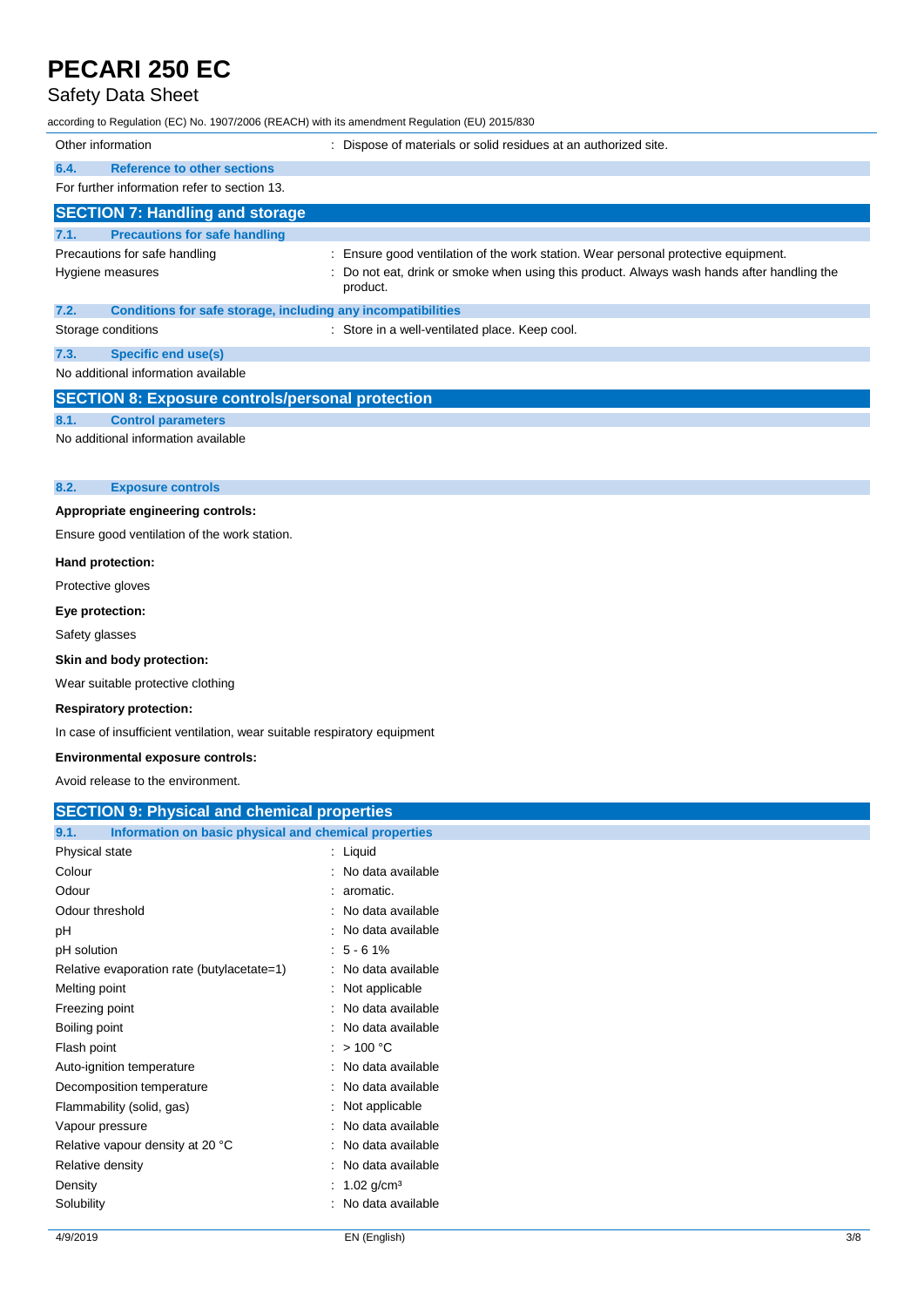## Safety Data Sheet

according to Regulation (EC) No. 1907/2006 (REACH) with its amendment Regulation (EU) 2015/830

| Log Pow              | : No data available                                |
|----------------------|----------------------------------------------------|
| Viscosity, kinematic | : No data available                                |
| Viscosity, dynamic   | : No data available                                |
| Explosive properties | : Product is not explosive.                        |
| Oxidising properties | : Non oxidizing material according to EC criteria. |
| Explosive limits     | : No data available                                |

#### **9.2. Other information**

No additional information available

|       | <b>SECTION 10: Stability and reactivity</b>                                        |
|-------|------------------------------------------------------------------------------------|
| 10.1. | <b>Reactivity</b>                                                                  |
|       | The product is non-reactive under normal conditions of use, storage and transport. |
| 10.2. | <b>Chemical stability</b>                                                          |
|       | Stable under normal conditions.                                                    |
| 10.3. | <b>Possibility of hazardous reactions</b>                                          |
|       | No dangerous reactions known under normal conditions of use.                       |
| 10.4. | <b>Conditions to avoid</b>                                                         |
|       | None under recommended storage and handling conditions (see section 7).            |
| 10.5. | <b>Incompatible materials</b>                                                      |
|       | No additional information available                                                |
| 10.6. | <b>Hazardous decomposition products</b>                                            |

Under normal conditions of storage and use, hazardous decomposition products should not be produced.

| <b>SECTION 11: Toxicological information</b>  |                                   |  |
|-----------------------------------------------|-----------------------------------|--|
| Information on toxicological effects<br>11.1. |                                   |  |
| Acute toxicity (oral)                         | Not classified                    |  |
| Acute toxicity (dermal)                       | Not classified                    |  |
| Acute toxicity (inhalation)                   | Not classified                    |  |
| PECARI 250 EC                                 |                                   |  |
| LD50 oral rat                                 | > 2500 mg/kg                      |  |
| LD50 dermal rat                               | > 4000 mg/kg                      |  |
| LC50 inhalation rat (mg/l)                    | $> 5$ mg/l/4h                     |  |
| Skin corrosion/irritation                     | Not classified                    |  |
| Serious eye damage/irritation                 | Causes serious eye irritation.    |  |
| Respiratory or skin sensitisation             | : Not classified                  |  |
| Germ cell mutagenicity<br>٠.                  | Not classified                    |  |
| Carcinogenicity                               | : Not classified                  |  |
| Reproductive toxicity                         | Not classified                    |  |
| STOT-single exposure                          | May cause respiratory irritation. |  |
| STOT-repeated exposure                        | : Not classified                  |  |
| Aspiration hazard                             | Not classified                    |  |

| <b>SECTION 12: Ecological information</b> |                                                         |  |
|-------------------------------------------|---------------------------------------------------------|--|
| 12.1.<br><b>Toxicity</b>                  |                                                         |  |
| Ecology - general                         | : Toxic to aquatic life with long lasting effects.      |  |
| Acute aquatic toxicity                    | : Very toxic to aquatic life.                           |  |
| Chronic aquatic toxicity                  | : Very toxic to aquatic life with long lasting effects. |  |
| PECARI 250 EC                             |                                                         |  |
| LC50 fish 1                               | 4.02 mg/l 96h                                           |  |
| EC50 Daphnia 1                            | 2.9 mg/l 48h                                            |  |
| EC50 72h algae (1)                        | $0.046$ mg/l                                            |  |

| 12.2.    | <b>Persistence and degradability</b> |              |     |
|----------|--------------------------------------|--------------|-----|
|          | No additional information available  |              |     |
| 4/9/2019 |                                      | EN (English) | 4/8 |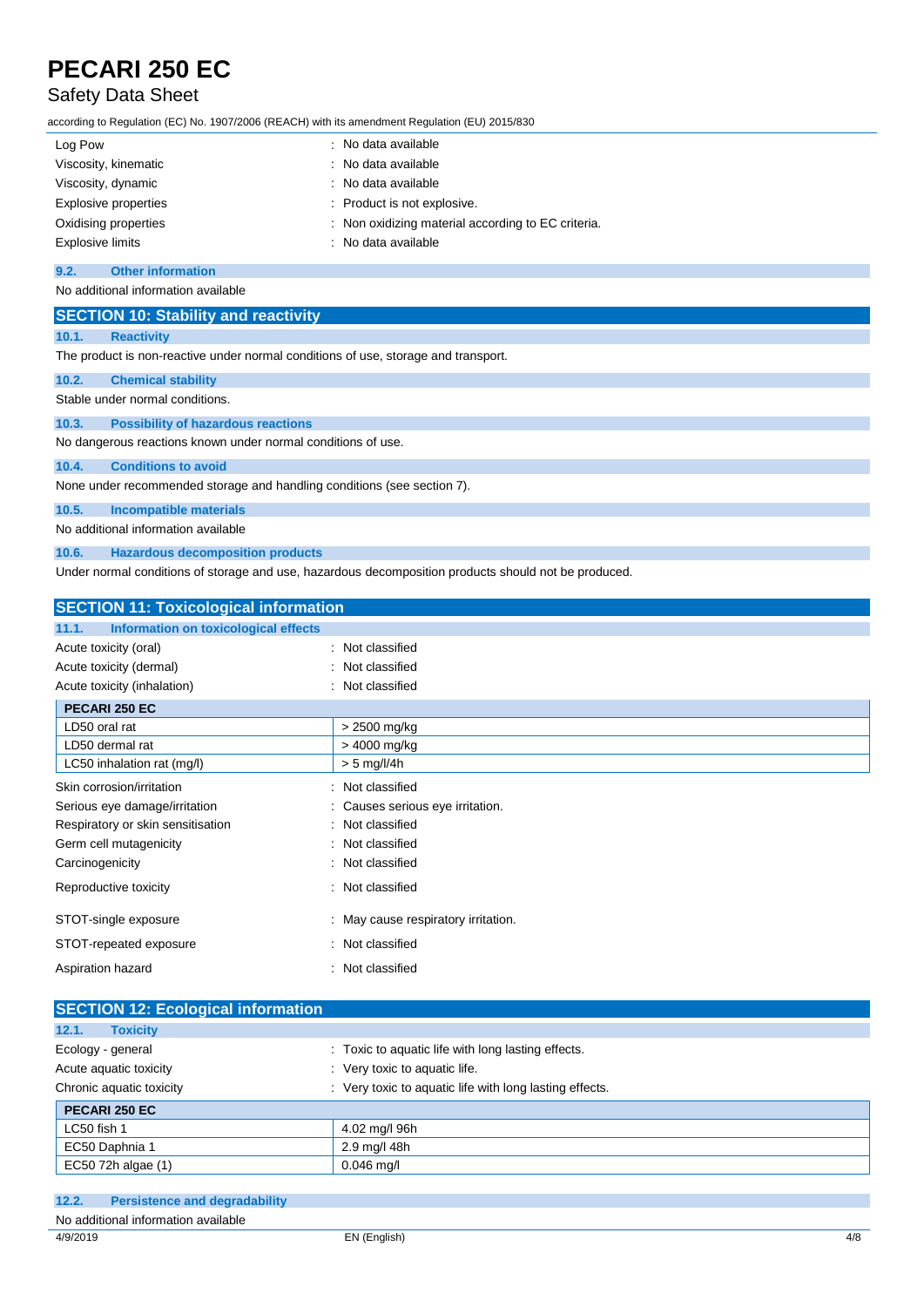## Safety Data Sheet

according to Regulation (EC) No. 1907/2006 (REACH) with its amendment Regulation (EU) 2015/830

| 12.3.<br><b>Bioaccumulative potential</b>          |                                                                                                                |
|----------------------------------------------------|----------------------------------------------------------------------------------------------------------------|
| No additional information available                |                                                                                                                |
| 12.4.<br><b>Mobility in soil</b>                   |                                                                                                                |
| No additional information available                |                                                                                                                |
|                                                    |                                                                                                                |
| 12.5.<br><b>Results of PBT and vPvB assessment</b> |                                                                                                                |
| No additional information available                |                                                                                                                |
| 12.6.<br><b>Other adverse effects</b>              |                                                                                                                |
| No additional information available                |                                                                                                                |
|                                                    |                                                                                                                |
| <b>SECTION 13: Disposal considerations</b>         |                                                                                                                |
| 13.1.<br><b>Waste treatment methods</b>            |                                                                                                                |
| Waste treatment methods                            | Dispose of contents/container in accordance with licensed collector's sorting instructions.                    |
|                                                    |                                                                                                                |
| <b>SECTION 14: Transport information</b>           |                                                                                                                |
| In accordance with ADN / ADR / IATA / IMDG / RID   |                                                                                                                |
| 14.1.<br><b>UN number</b>                          |                                                                                                                |
| UN-No. (ADR)                                       | 3082                                                                                                           |
|                                                    |                                                                                                                |
| UN-No. (IMDG)                                      | 3082                                                                                                           |
| UN-No. (IATA)                                      | 3082                                                                                                           |
| UN-No. (ADN)                                       | 3082                                                                                                           |
| UN-No. (RID)                                       | 3082                                                                                                           |
| 14.2.<br><b>UN proper shipping name</b>            |                                                                                                                |
| Proper Shipping Name (ADR)                         | : ENVIRONMENTALLY HAZARDOUS SUBSTANCE, LIQUID, N.O.S. ((prothioconazole))                                      |
| Proper Shipping Name (IMDG)                        | ENVIRONMENTALLY HAZARDOUS SUBSTANCE, LIQUID, N.O.S. ((prothioconazole))                                        |
|                                                    |                                                                                                                |
| Proper Shipping Name (IATA)<br>÷                   | Environmentally hazardous substance, liquid, n.o.s. ((prothioconazole))                                        |
| Proper Shipping Name (ADN)                         | ENVIRONMENTALLY HAZARDOUS SUBSTANCE, LIQUID, N.O.S. ((prothioconazole))                                        |
| Proper Shipping Name (RID)                         | ENVIRONMENTALLY HAZARDOUS SUBSTANCE, LIQUID, N.O.S. ((prothioconazole))                                        |
| Transport document description (ADR)               | UN 3082 ENVIRONMENTALLY HAZARDOUS SUBSTANCE, LIQUID, N.O.S.<br>$((prothioconazole)$ , 9, III, $(E)$            |
| Transport document description (IMDG)              | : UN 3082 ENVIRONMENTALLY HAZARDOUS SUBSTANCE, LIQUID, N.O.S.<br>((prothioconazole)), 9, III, MARINE POLLUTANT |
| Transport document description (IATA)              | UN 3082 Environmentally hazardous substance, liquid, n.o.s. ((prothioconazole)), 9, III                        |
| Transport document description (ADN)               | UN 3082 ENVIRONMENTALLY HAZARDOUS SUBSTANCE, LIQUID, N.O.S.<br>((prothioconazole)), 9, III                     |
| Transport document description (RID)               | UN 3082 ENVIRONMENTALLY HAZARDOUS SUBSTANCE, LIQUID, N.O.S.<br>((prothioconazole)), 9, III                     |
|                                                    |                                                                                                                |
| 14.3.<br><b>Transport hazard class(es)</b>         |                                                                                                                |
| <b>ADR</b>                                         |                                                                                                                |
| Transport hazard class(es) (ADR)                   | : 9                                                                                                            |
| Danger labels (ADR)                                | : 9                                                                                                            |
|                                                    |                                                                                                                |
| <b>IMDG</b>                                        |                                                                                                                |
| Transport hazard class(es) (IMDG)                  | $\therefore$ 9                                                                                                 |
| Danger labels (IMDG)                               | : 9                                                                                                            |

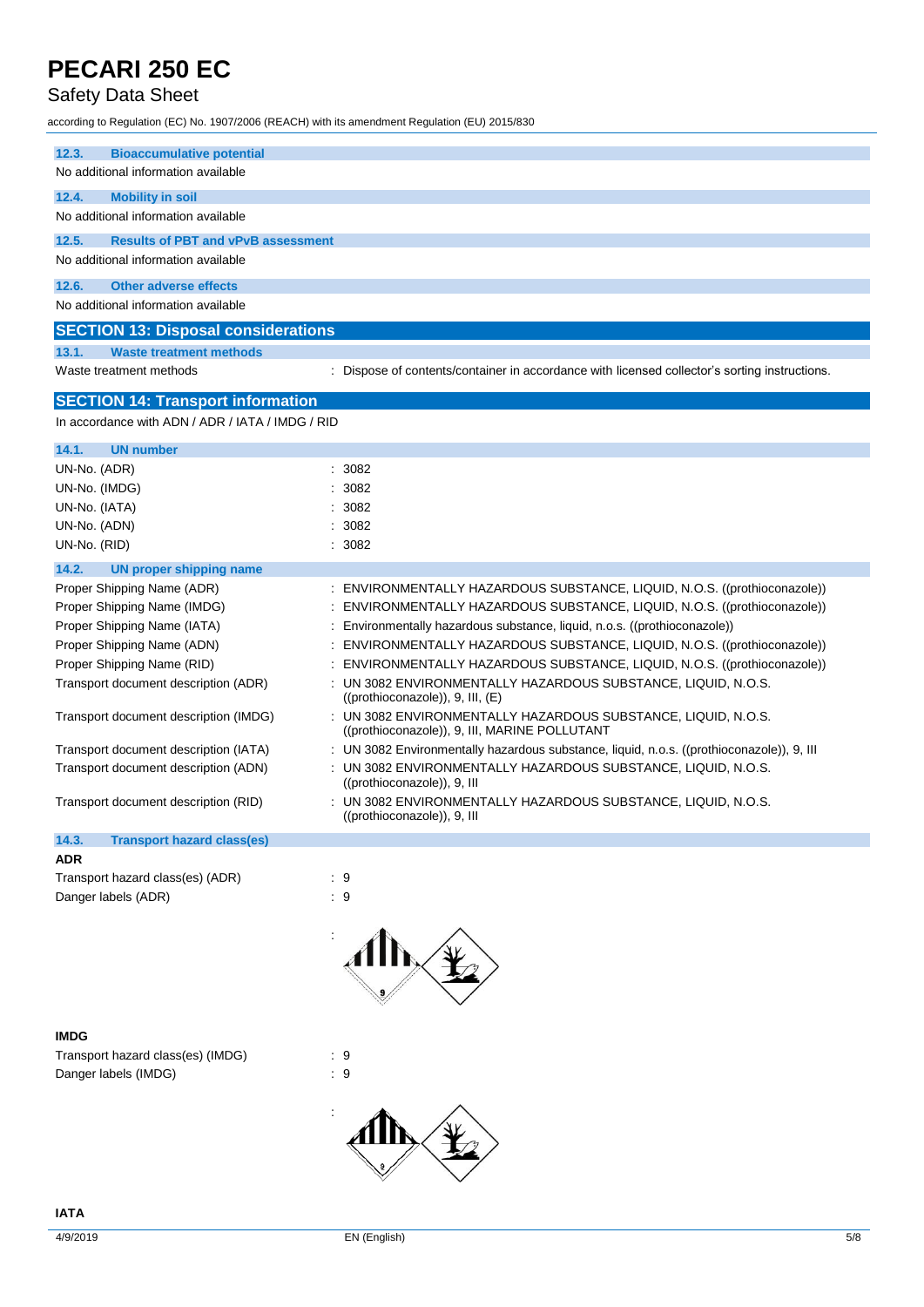## Safety Data Sheet

according to Regulation (EC) No. 1907/2006 (REACH) with its amendment Regulation (EU) 2015/830



| 14.5.                         | <b>Environmental hazards</b> |       |  |
|-------------------------------|------------------------------|-------|--|
| Dangerous for the environment |                              | : Yes |  |
| Marine pollutant              |                              | : Yes |  |

Other information **contact that incrementally contact the contact of the contact of the contact of the contact of the contact of the contact of the contact of the contact of the contact of the contact of the contact of the** 

#### $14.6.$ **14.6. Special precautions for user**

| - Overland transport                                                       |                           |
|----------------------------------------------------------------------------|---------------------------|
| Classification code (ADR)                                                  | : M6                      |
| Special provisions (ADR)                                                   | : 274, 335, 601, 375      |
| Limited quantities (ADR)                                                   | 51                        |
| Excepted quantities (ADR)                                                  | $\pm$ E1                  |
| Packing instructions (ADR)                                                 | : P001, IBC03, LP01, R001 |
| Special packing provisions (ADR)                                           | $\therefore$ PP1          |
| Mixed packing provisions (ADR)                                             | MP19                      |
| Portable tank and bulk container instructions<br>(ADR)                     | : T4                      |
| Portable tank and bulk container special<br>provisions (ADR)               | $\therefore$ TP1, TP29    |
| Tank code (ADR)                                                            | : LGBV                    |
| Vehicle for tank carriage                                                  | : AT                      |
| Transport category (ADR)                                                   | : 3                       |
| Special provisions for carriage - Packages<br>(ADR)                        | : V12                     |
| Special provisions for carriage - Loading,<br>unloading and handling (ADR) | $\therefore$ CV13         |
|                                                                            |                           |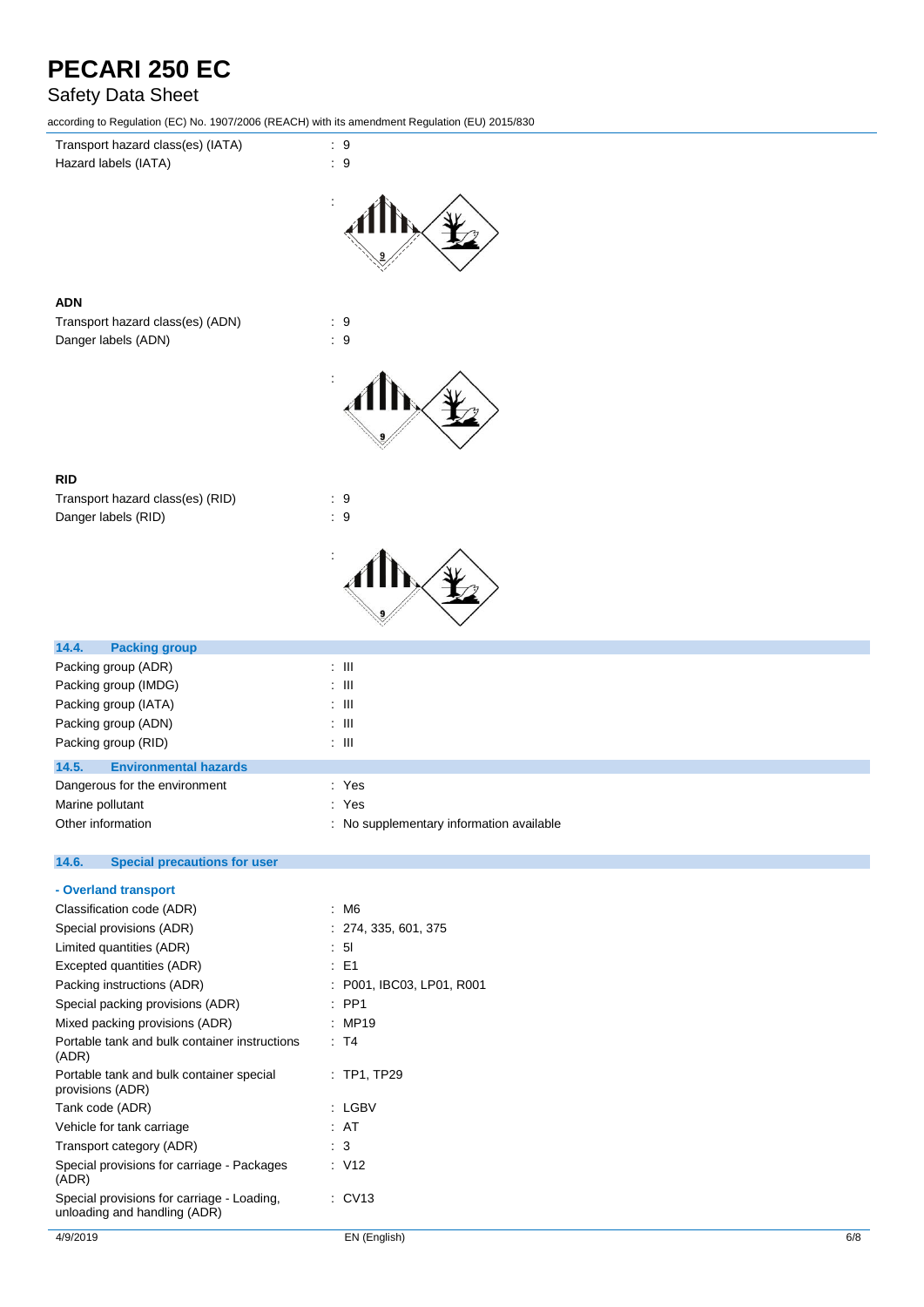## Safety Data Sheet

according to Regulation (EC) No. 1907/2006 (REACH) with its amendment Regulation (EU) 2015/830

| $1000$ and $1000$ and $1000$ and $1000$ and $1000$ and $1000$ and $1000$ and $1000$ and $1000$ and $1000$ |                         |
|-----------------------------------------------------------------------------------------------------------|-------------------------|
| Hazard identification number (Kemler No.)                                                                 | : 90                    |
| Orange plates                                                                                             |                         |
|                                                                                                           | $\frac{90}{3082}$       |
|                                                                                                           |                         |
|                                                                                                           |                         |
| Tunnel restriction code (ADR)                                                                             | Е<br>÷.                 |
|                                                                                                           |                         |
| - Transport by sea                                                                                        |                         |
| Special provisions (IMDG)                                                                                 | : 274, 335, 969         |
| Limited quantities (IMDG)                                                                                 | : 5 L                   |
| Excepted quantities (IMDG)                                                                                | : E1                    |
|                                                                                                           |                         |
| Packing instructions (IMDG)                                                                               | : P001, LP01            |
| Special packing provisions (IMDG)                                                                         | PP <sub>1</sub><br>÷    |
| IBC packing instructions (IMDG)                                                                           | IBC03<br>÷              |
| Tank instructions (IMDG)                                                                                  | T4<br>÷                 |
| Tank special provisions (IMDG)                                                                            | ÷<br><b>TP2, TP29</b>   |
| EmS-No. (Fire)                                                                                            | $F-A$                   |
| EmS-No. (Spillage)                                                                                        | : S-F                   |
| Stowage category (IMDG)                                                                                   | : A                     |
|                                                                                                           |                         |
| - Air transport                                                                                           |                         |
| PCA Excepted quantities (IATA)                                                                            | : E1                    |
| PCA Limited quantities (IATA)                                                                             | Y964                    |
| PCA limited quantity max net quantity (IATA)                                                              | 30kgG<br>÷              |
|                                                                                                           | 964                     |
| PCA packing instructions (IATA)                                                                           |                         |
| PCA max net quantity (IATA)                                                                               | : 450L                  |
| CAO packing instructions (IATA)                                                                           | : 964                   |
| CAO max net quantity (IATA)                                                                               | : 450L                  |
| Special provisions (IATA)                                                                                 | : A97, A158, A197       |
| ERG code (IATA)                                                                                           | : 9L                    |
|                                                                                                           |                         |
| - Inland waterway transport                                                                               |                         |
| Classification code (ADN)                                                                                 | : M6                    |
| Special provisions (ADN)                                                                                  | : 274, 335, 375, 601    |
| Limited quantities (ADN)                                                                                  | 5 L                     |
| Excepted quantities (ADN)                                                                                 | E <sub>1</sub>          |
| Carriage permitted (ADN)                                                                                  | т                       |
| Equipment required (ADN)                                                                                  | PP                      |
| Number of blue cones/lights (ADN)                                                                         | : 0                     |
|                                                                                                           |                         |
| - Rail transport                                                                                          |                         |
| Classification code (RID)                                                                                 | : M6                    |
| Special provisions (RID)                                                                                  | 274, 335, 375, 601      |
| Limited quantities (RID)                                                                                  | 5L<br>t.                |
| Excepted quantities (RID)                                                                                 | : E1                    |
| Packing instructions (RID)                                                                                | P001, IBC03, LP01, R001 |
|                                                                                                           |                         |
| Special packing provisions (RID)                                                                          | PP <sub>1</sub>         |
| Mixed packing provisions (RID)                                                                            | MP19                    |
| Portable tank and bulk container instructions<br>(RID)                                                    | T4                      |
| Portable tank and bulk container special<br>provisions (RID)                                              | TP1, TP29               |
| Tank codes for RID tanks (RID)                                                                            | LGBV                    |
| Transport category (RID)                                                                                  | 3                       |
| Special provisions for carriage - Packages                                                                | W12<br>÷.               |
| (RID)                                                                                                     |                         |
| Special provisions for carriage - Loading,<br>unloading and handling (RID)                                | : CW13, CW31            |
| Colis express (express parcels) (RID)                                                                     | CE8                     |
| Hazard identification number (RID)                                                                        | 90                      |